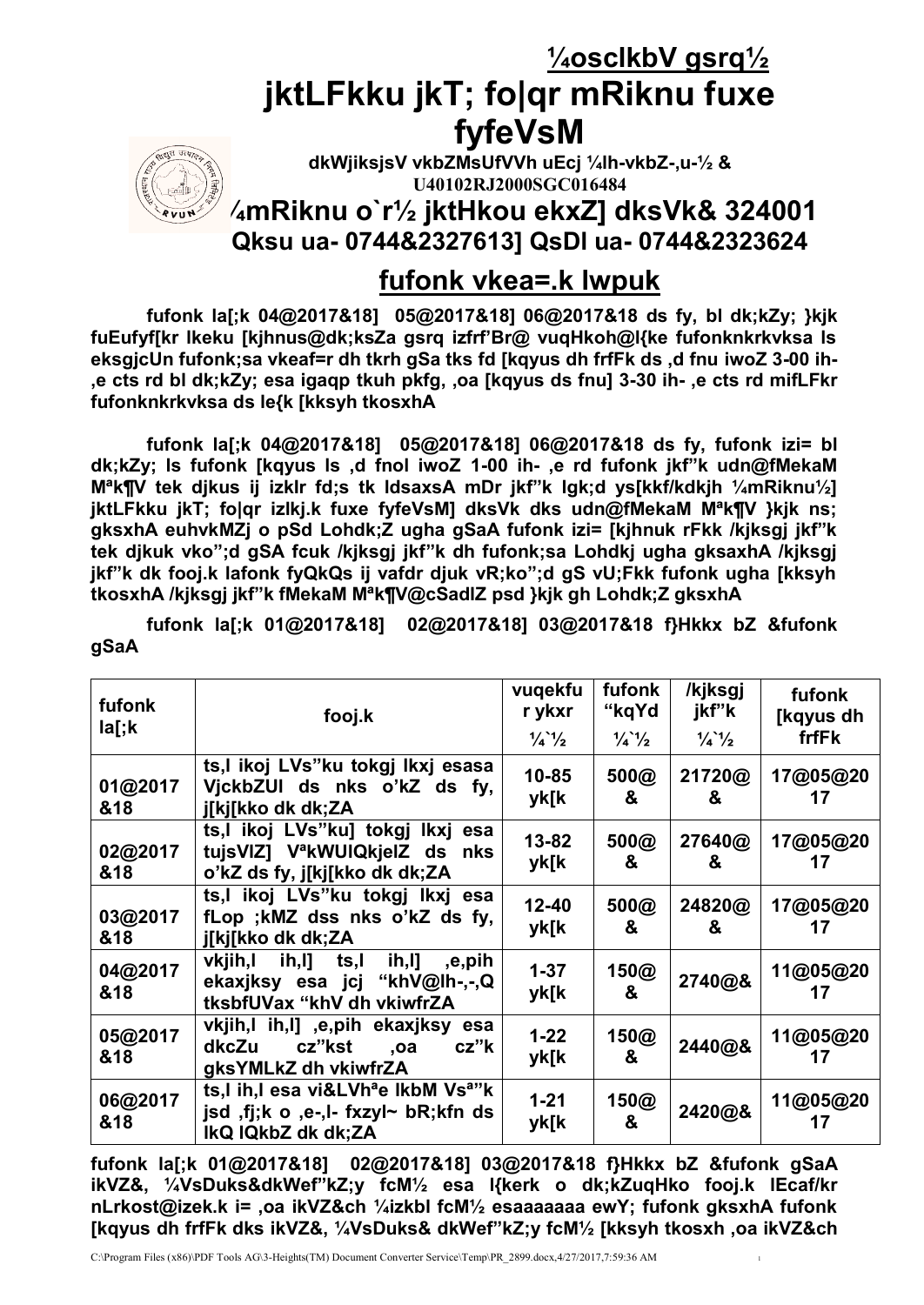**ds [kqyus dh frfFk ckn esa lwfpr dh tkosxhA ihD;wvkj dk fooj.k**  http://sppp.rajasthan.gov.in **Ikj miyC/k gSA**

**uksV% fufonk la[;k 04@2017&18 esa fuekZrk ;k Mhyj gksuk vko";d gSA** 

**;g fufonk lwpuk** www.rvunl.com ,oa http://sppp.rajasthan.gov.in **Ikj Hkh miyC/k gSA**

**fufonk [kqyus dh frfFk esa foLrkj gksus dh dksbZ lwpuk dsoy osclkbV** www.rvunl.com **ij izdkf"kr dh tkosxhA** 

**v/kh{k.k vfHk;Urk ¼mRiknu o`r½ &&&&&&&&&&&&&&&&&&&&&&&&&&&&&&&&&&&&&&&&&&&&&&&&&&&&&&& &&&&&&&&&&&&&&&&& izdkf"kr u fd;k tkosA**

> **¼ba- th-ds- f=osnh½ v/kh{k.k vfHk;Urk ¼mRiknu o`r jk-jk-fo-m-fudksVk½**

> > **(For website)**

## **RAJASTHAN RAJYA VIDYUT UTPADAN NIGAM LIMITED**



**Corporate Identity No. (U40102RJ2000SGC016484)**

## **GENERATION CIRCLE, Raj Bhawan Road, Kota-324001**

### **Phone: 0744-2327613, Fax 0744-2323624**

**Email: se.gen.kota.@rrvun.com**

### **NOTICE INVITING E-TENDER**

Superintending Engineer (Gen.), Kota on behalf of Rajasthan Rajya Vidyut Utpadan Nigam Ltd. invites online tender for e-procurement through website http://eproc.rajasthan.gov.in from bidders of following works. Details of tender and qualifying requirement are available on departemental website www.rvunl.com and tender can be downloaded / sumitted on e-procurement website http://eproc.rajasthan.gov.in

| NIT No.        | Particulars.                                                                                                                                                                                             | Estimated | Tender  | Earnest   |
|----------------|----------------------------------------------------------------------------------------------------------------------------------------------------------------------------------------------------------|-----------|---------|-----------|
|                |                                                                                                                                                                                                          | cost'     | cost'   | Money `   |
|                | Two Year maintenance contract for annual shut down and routine                                                                                                                                           |           |         |           |
| 01/<br>2017-18 | maintenance works of turbines and their associated equipments at                                                                                                                                         | 10.85 Lac | $500/-$ | $21720/-$ |
|                | JS Power Station, Jawahar Sagar Distt. Bundi(Raj.).                                                                                                                                                      |           |         |           |
| 02/<br>2017-18 | Two Year maintenance contract for shut down &<br>routine<br>maintenance works of Generators, Generator Power Transformers<br>& associated equipments at JS Power Station, Jawahar Sagar Disst.<br>Bundi. | 13.82 Lac | $500/-$ | $27640/-$ |
| 03/            | Two Year maintenance contract for routine / breakdown / forced                                                                                                                                           | 12.40 Lac | $500/-$ | 24820/-   |

C:\Program Files (x86)\PDF Tools AG\3-Heights(TM) Document Converter Service\Temp\PR\_2899.docx,4/27/2017,7:59:36 AM <sup>2</sup>